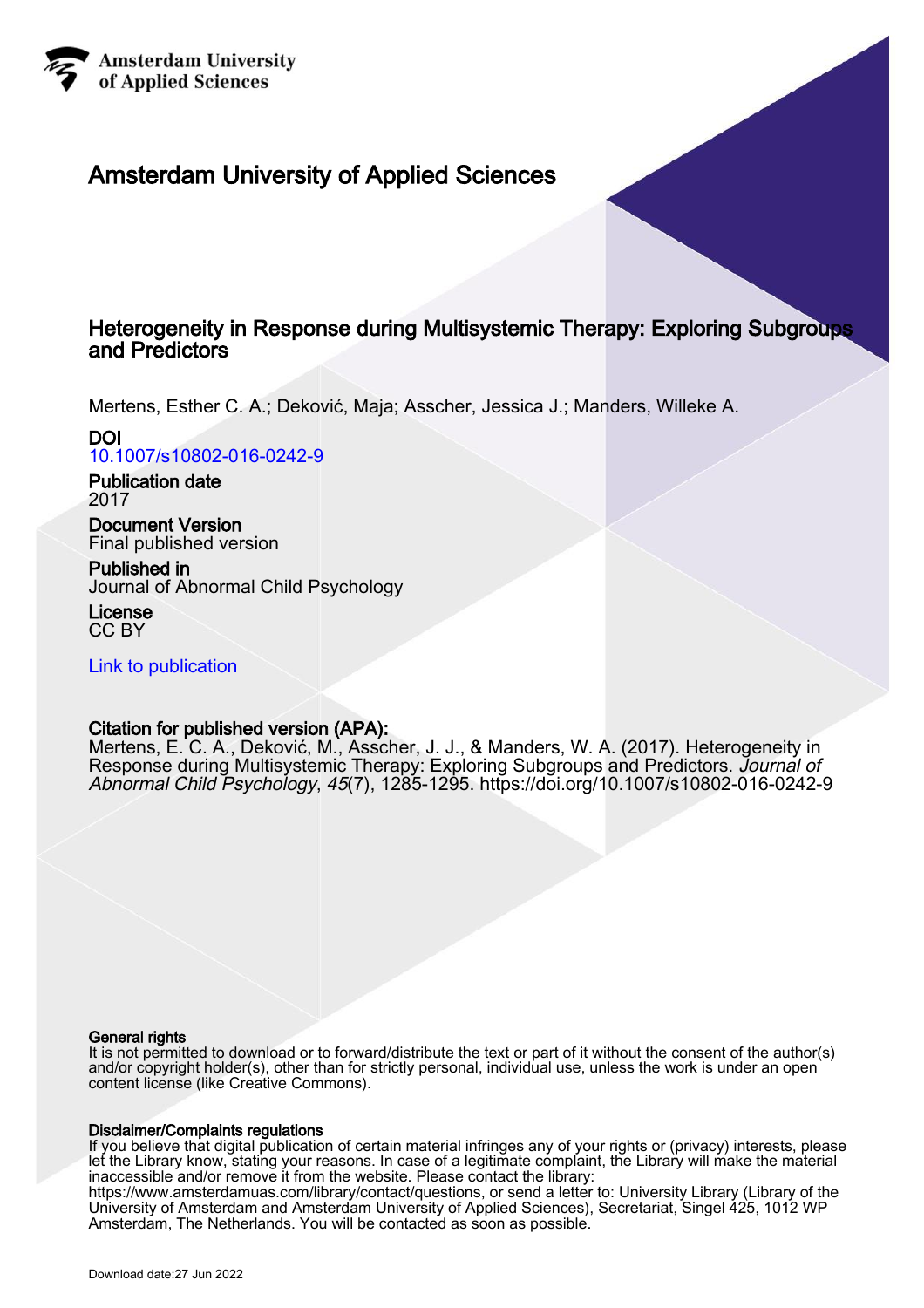

# Heterogeneity in Response during Multisystemic Therapy: Exploring Subgroups and Predictors

Esther C. A. Mertens<sup>1</sup> • Maja Deković<sup>1</sup> • Jessica J. Asscher<sup>2</sup> • Willeke A. Manders<sup>3</sup>

Published online: 29 December 2016  $\odot$  The Author(s) 2016. This article is published with open access at Springerlink.com

Abstract Multiple studies have shown that Multisystemic Therapy (MST) is, at group level, an effective treatment for adolescents showing serious externalizing problem behavior. The current study expands previous research on MST by, first, examining whether subgroups of participants who respond differently to treatment could be identified. Second, we investigated if the different trajectories of change during MST could be predicted by individual (hostile attributions) and contextual (parental sense of parenting competence and deviant and prosocial peer involvement) pre-treatment factors. Participants were 147 adolescents (mean age = 15.91 years, 104 (71%) boys) and their parents who received MST. Pretreatment assessment of the predictors and 5 monthly assessments of externalizing behavior during treatment took place using both adolescent and parents' self-reports. Six distinct subgroups, showing different trajectories of change in externalizing problem behavior during MST, were identified. Two

 $\boxtimes$  Esther C. A. Mertens e.c.a.mertens@uu.nl

> Maja Deković M.Dekovic@uu.nl

Jessica J. Asscher J.J.Asscher@uva.nl

Willeke A. Manders w.a.manders@hva.nl

- <sup>1</sup> Department of Child and Adolescent Studies, Utrecht University, P.O. Box 80140, 3508 TC Utrecht, The Netherlands
- Research Centre for Forensic Child and Youth Care Sciences, University of Amsterdam, Nieuwe Achtergracht 127, 1018 WS Amsterdam, The Netherlands
- Youth Spot, Amsterdam University of Applied Sciences, Wibautstraat 5a, 1091 GH Amsterdam, The Netherlands

of the 6 trajectories of change showed a poor treatment response, as one class did not change in externalizing problem behavior and the other class even increased. The remaining 4 trajectories displayed a positive effect of MST, by showing a decrease in externalizing behavior. Most of these trajectories could be predicted by parental sense of parenting competence. Additionally, lower involvement with prosocial peers was a predictor of the group that appeared to be resistant to MST. Adolescents do respond differently to MST, which indicates the importance of personalizing treatment. Protective factors, such as parental sense of parenting competence and prosocial peers, seem to require additional attention in the first phase of MST.

Keywords MST . Trajectories . Parental sense of competence . Prosocial peers . Externalizing problems

Many treatments have been developed to decrease externalizing problem behavior, as this behavior has been found to negatively affect individuals, peers, families and communities. One of these treatments is Multisystemic Therapy (MST). MST is based on Bronfenbrenner's social ecological model which states that behavior is determined by interaction between multiple systems (i.e., family, school, peers and neighborhood) in which the adolescent is nested (Bronfenbrenner [1979\)](#page-10-0). In accordance with this model, MST aims to address the multi-determined nature of externalizing problem behavior at individual, peer, family, school and community levels. Since it is important to change behavior in the context in which it occurs, MST uses a home- and community-based treatment. Thus, therapeutic sessions are implemented in the environment in which the problem behavior occurs (e.g., in homes or schools; e.g., Curtis et al. [2009\)](#page-10-0).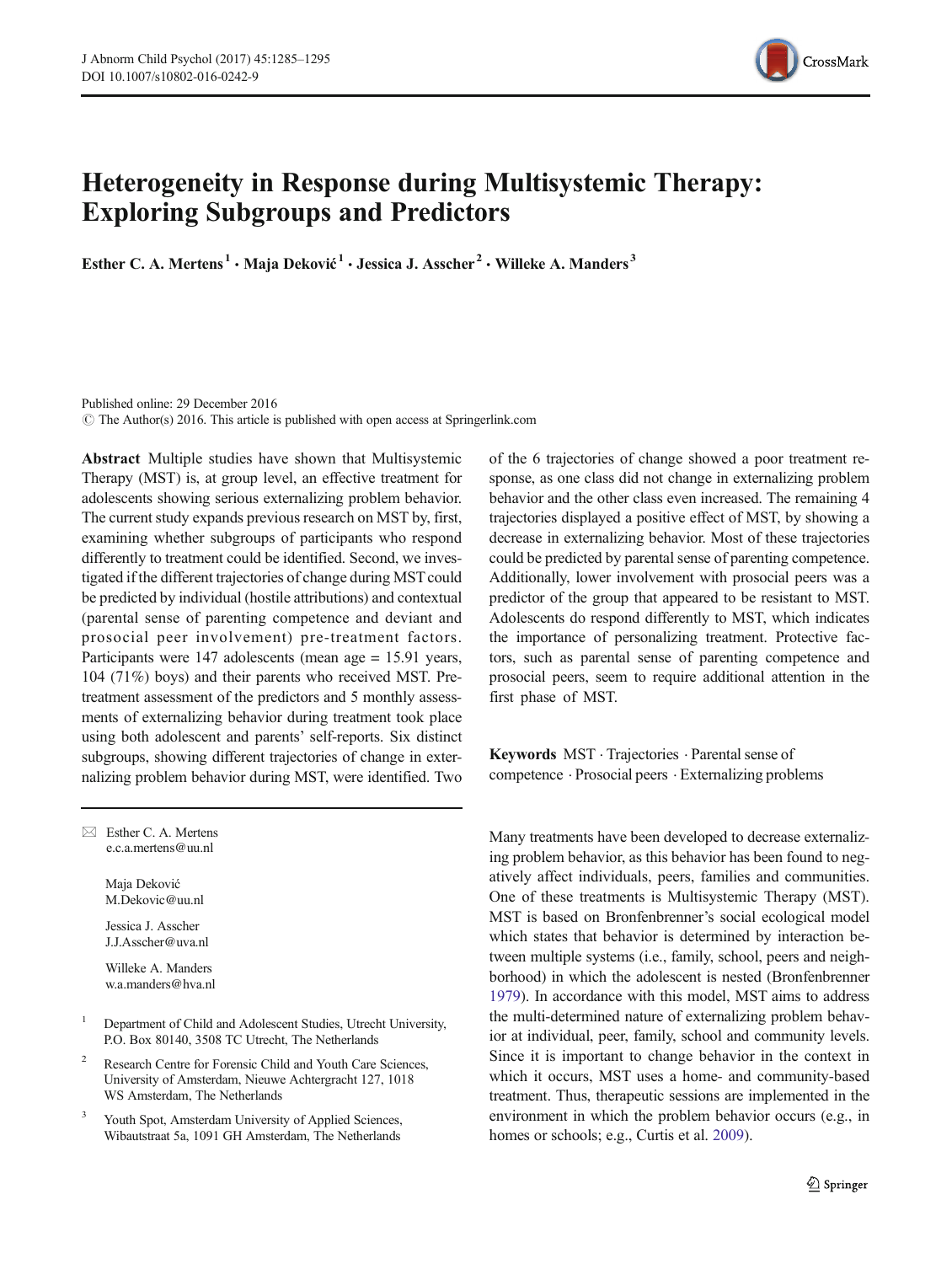Multiple studies in different countries have shown that MST is an effective treatment (see for overview Henggeler [2011\)](#page-11-0). In most of these studies, the effectiveness of MST was examined in a traditional way, that is by comparing the average change in externalizing behavior of the MST group with the average change in the control group. In this approach, the treatment effects are considered homogeneous for the total group of participants and the treatment is reduced to a binary condition in which it is effective or not. However, the impact of a treatment can differ per individual. By solely analyzing the average, important variations across individuals within a group are sacrificed (Na et al. [2015\)](#page-11-0).

Evidence supporting the notion that there are subgroups who differ in their response to treatment comes from studies that examined moderators of treatment effectiveness (e.g., Manders et al. [2013\)](#page-11-0). These studies have shown that pretreatment differences between participants in both demographic (such as age, gender, ethnicity) and more substantive characteristics (such as initial level of problems, participants' personality, and quality of external support) do affect the impact of the treatment, with participants who share certain characteristics benefitting more than others from the same treatment (Kaminski et al. [2008\)](#page-11-0). The studies that examined such moderator effects provided valuable insights into differential responsiveness to treatment, however in these studies the subgroup membership is defined by shared pre-treatment characteristics, rather than by similarities on the outcome of interest (Lennon et al. [2005\)](#page-11-0). To better specify the impact of a treatment, a person-oriented approach is necessary to identify heterogeneity within groups (i.e., subgroups who show different trajectories of change in the outcome). This approach focuses on relations among individuals instead of between variables as in a variable-oriented approach (Muthén and Muthén [2000\)](#page-11-0). In the present study we used such a person-oriented approach, namely Latent Growth Mixture Modeling (LGMM), to chart heterogeneity in trajectories of change in adolescents' externalizing problems during MST.

To our knowledge, only one study examined trajectories of change in adolescents who, following psychiatric crisis, received either MST or psychiatric hospitalization (Halliday-Boykins et al. [2004\)](#page-10-0). In this study, five trajectories, based on change in externalizing and internalizing symptoms over 16 months following crisis, were identified. In three of those trajectories the symptoms were stable over time and the groups differed only in the initial levels of symptoms: High unimproved, borderline unimproved and subclinical group. The remaining two trajectories showed decreases in symptoms over time: High improved and borderline-improved group. The findings suggest that a substantial proportion of adolescents sustained high levels of symptoms. This study, however, focused on adolescents who experienced high levels of psychiatric symptoms that warrant psychiatric hospitalization, rather than on adolescents who show externalizing

problems (traditionally, the target group of MST). Moreover, the trajectories were based on the whole sample, without differentiating between the group that received MST and the control group that received psychiatric hospitalization. It is, therefore, not possible to determine the pattern of improvement in the MST group only.

In the present study, using the data from an Randomized Controlled Trial (RCT) on effectiveness of MST in The Netherlands (e.g., Asscher et al. [2013\)](#page-10-0), we specifically focus on adolescents who received MST due to serious externalizing problems and we examine if there were different latent classes regarding their response to the treatment. Given the findings of Halliday-Boykins et al. [\(2004\)](#page-10-0) and findings of several other recent studies that examined variation in treatment effects across individuals (e.g., Fowler et al. [2014;](#page-10-0) Kellam et al. [2014](#page-11-0)), we expected to find heterogeneity among adolescents in their response to MST, including a subgroup that responds poorly to treatment since all examples above found such a resistant group. However, given the scarcity of studies that examined this question, no specific number of subgroups was hypothesized.

A second aim of this study was to examine pre-treatment predictors of the different trajectories of change in externalizing problem behavior. Examining factors that predict different responses to treatment has important clinical implications, as factors that predict non-improvement or even deterioration during treatment deserve special attention at the beginning of the treatment. Criteria for selecting the predictors were as follows: First, they had to fit in the theoretical framework of MST and it had to be reasonable to expect that they might affect treatment outcome. Second, they had to be identified as predictors of child and adolescent treatment outcomes in previous meta-analyses and treatment studies (e.g., Crean and Johnson [2013;](#page-10-0) De Haan et al. [2013;](#page-10-0) Reyno and McGrath [2006\)](#page-11-0). Third, the factors had to be dynamic (i.e., factors that can be changed during the treatment) rather than static factors that cannot be changed during treatment (e.g., gender, IQ, ethnicity). This will make the results clinically relevant since the therapist can actually address identified factors that predict less beneficial trajectories early during MST in order to improve the trajectory of change of that specific adolescent. Based on these criteria, predictors from three domains were selected: An adolescent characteristic (i.e., hostile attribution bias), parenting (i.e., parental sense of competence), and peer relations (i.e., involvement with deviant and prosocial peers). Due to statistical power, only a limited number of predictors could be analyzed.

Hostile attribution bias, an individual characteristic, indicates the tendency to attribute hostile intentions to others in ambiguous situations more often than other adolescents do. Due to this hostile attribution, the adolescent is more likely to respond aggressively compared to when the adolescent perceives the intentions of the other as benign or accidental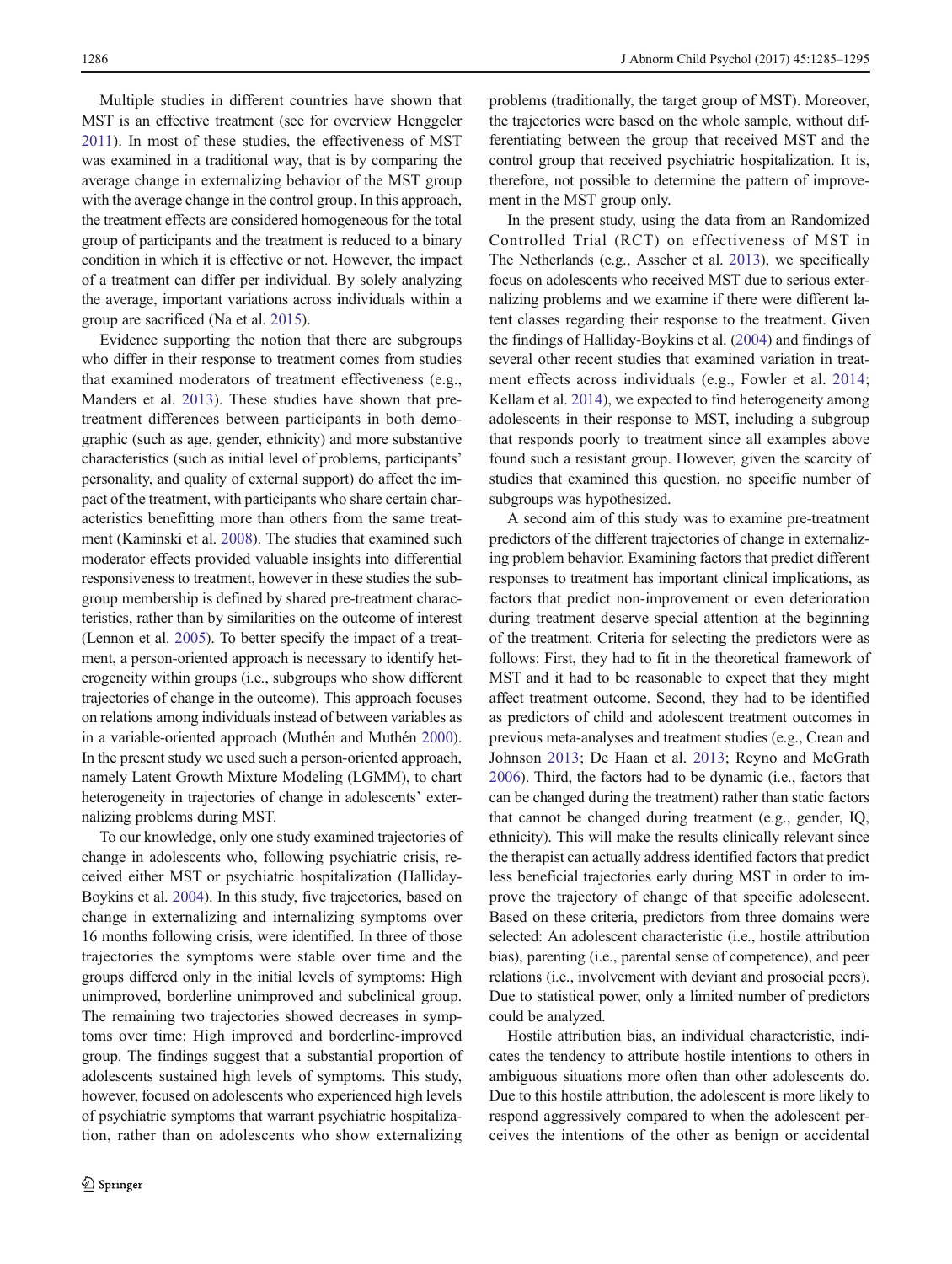(Orobio de Castro et al. [2002\)](#page-11-0). This more aggressive way of responding has been proposed as predictor of a more negative treatment outcome (Boxer et al. [2015](#page-10-0)). Adolescents who have hostile attribution biases are less capable of understanding and discussing their own and others' emotions, which negatively influences the development of communicative skills, inhibition of behavior and self-control. This results in an increase in aggressive and violent solutions; as these adolescents are not able to think of alternative reactions, evaluate the responses and select the preferred option (Crean and Johnson [2013](#page-10-0)). Crean and Johnson [\(2013\)](#page-10-0) have found that a decrease in hostile attribution bias is a predictor for reducing externalizing behavior in the intervention Promoting Alternative Thinking Strategies which aims to enhance emotional and social competencies in order to decrease externalizing behavior. Additionally, Hudley and Graham [\(1993\)](#page-11-0) showed that a decrease in hostile attribution bias is a predictor of decrease in aggressive behavior during a cognitive intervention aimed to change cognitions in order to diminish aggressive behavior. Therefore, it may be that the participants in the subgroup that shows a small decrease in externalizing behavior score high on hostile attributions.

Regarding the parenting domain, parental sense of competence concerning their parenting may have an influence on the response of the participants to the treatment. Sense of parental competence concerns the belief of parents in their own capability to effectively manage parenting tasks (De Haan et al. [2009\)](#page-10-0). Parents with a high sense of parental competence are warmer, more accepting and encourage autonomy of their children (Gondoli and Silverberg [1997\)](#page-10-0). They show effective parenting which decreases the adolescent's externalizing behavior (Deković et al. [2012;](#page-10-0) Jones and Prinz [2005\)](#page-11-0). In contrast, parents with a low sense of parental competence feel inadequate and helpless, show less effective parenting, withdraw from interactions with the adolescent and give up addressing behavioral problems (Coleman and Karraker [1997\)](#page-10-0). Their difficulties in acquiring new strategies to improve their parenting has a negative effect on MST outcome (Huey et al. [2000\)](#page-11-0). The meta-analysis of De Haan et al. [\(2013](#page-10-0)) showed that low levels of parental sense of competence was a predictor for negative treatment outcomes. Parents with high levels of parental sense of competence might choose to put a lot of effort into the treatment and might be more persistent in applying the knowledge learned during MST. Previous research on MST has shown that a higher parental sense of competence appears to be an important predictor of positive changes in parenting which, in turn, decreases the adolescent's externalizing behavior (Deković et al. [2012](#page-10-0)). Therefore, it is expected that the participants in the subgroup that shows a large decrease in externalizing behavior have parents with a high sense of parental competence.

Concerning the domain of peer relations, the response to MST could differ based on the involvement with deviant or

prosocial peers. When an adolescent is involved with deviant peers, externalizing problem behavior is reinforced by these peers resulting in a maladaptive socialization process (Deater-Deckard [2001](#page-10-0)). Less deviant peer involvement has been found to be a predictor of positive outcome in MST (Tiernan et al. [2015\)](#page-11-0). Likewise, Boxer ([2011](#page-10-0)) found that involvement with deviant peers decreased the probability that the adolescent would finish MST successfully. Frequent contact with deviant peers was a predictor for treatment drop-out (De Haan et al. [2013\)](#page-10-0). Thus, the subgroup which shows a small decrease in externalizing behavior may be more involved with deviant peers. Prosocial peers oppose and refrain from externalizing problem behavior (Osgood et al. [2013](#page-11-0)). Therefore, affiliation with prosocial peers might work as a buffer against the development of externalizing behavior (Deater-Deckard [2001](#page-10-0)). This is supported by Huey et al. [\(2000\)](#page-11-0) who stated that more engagement with prosocial peers and less affiliation with deviant peers might be important mechanisms during MST to reduce delinquent behavior. In the classroom-based Good Behavior Game intervention –which aims to promote prosocial behavior and diminish antisocial behavior– more affiliation with prosocial peers was a predictor of decreases in antisocial behavior (Van Lier et al. [2005](#page-11-0)). Thus, the subgroup showing a large decrease in externalizing behavior may affiliate more with prosocial peers.

In sum, the present study expands previous work by exploring heterogeneity in treatment response to MST on an individual level and examining predictors of the adolescents' trajectories of change. Researching the trajectories of change during treatment improves the understanding of "what works" for whom" and may help adjusting treatments to the needs of specific subgroups. Additionally, identifying individual trajectories may be useful for therapists working with juveniles by helping them to understand the different processes of change that take place during treatment. By identifying child, parental and contextual attributes that might influence treatment outcome, therapists can monitor or address these factors early during the treatment to improve the trajectory of change concerning externalizing behavior. Hence, the results of this study might show which pre-treatment factors deserve additional attention in MST so that the treatment can be tailored to the different subgroups.

#### Method

#### Participants and Procedure

In total, the sample consisted of 147 adolescents and their parents who participated in an RCT (Dutch Trial register number: 1390) on the effectiveness of MST (Asscher et al. [2013\)](#page-10-0). The adolescents were referred by referring agencies (i.e., Child Protection Council, juvenile judges, Bureaus Youth Care, local referral institutions) to MST due to severe,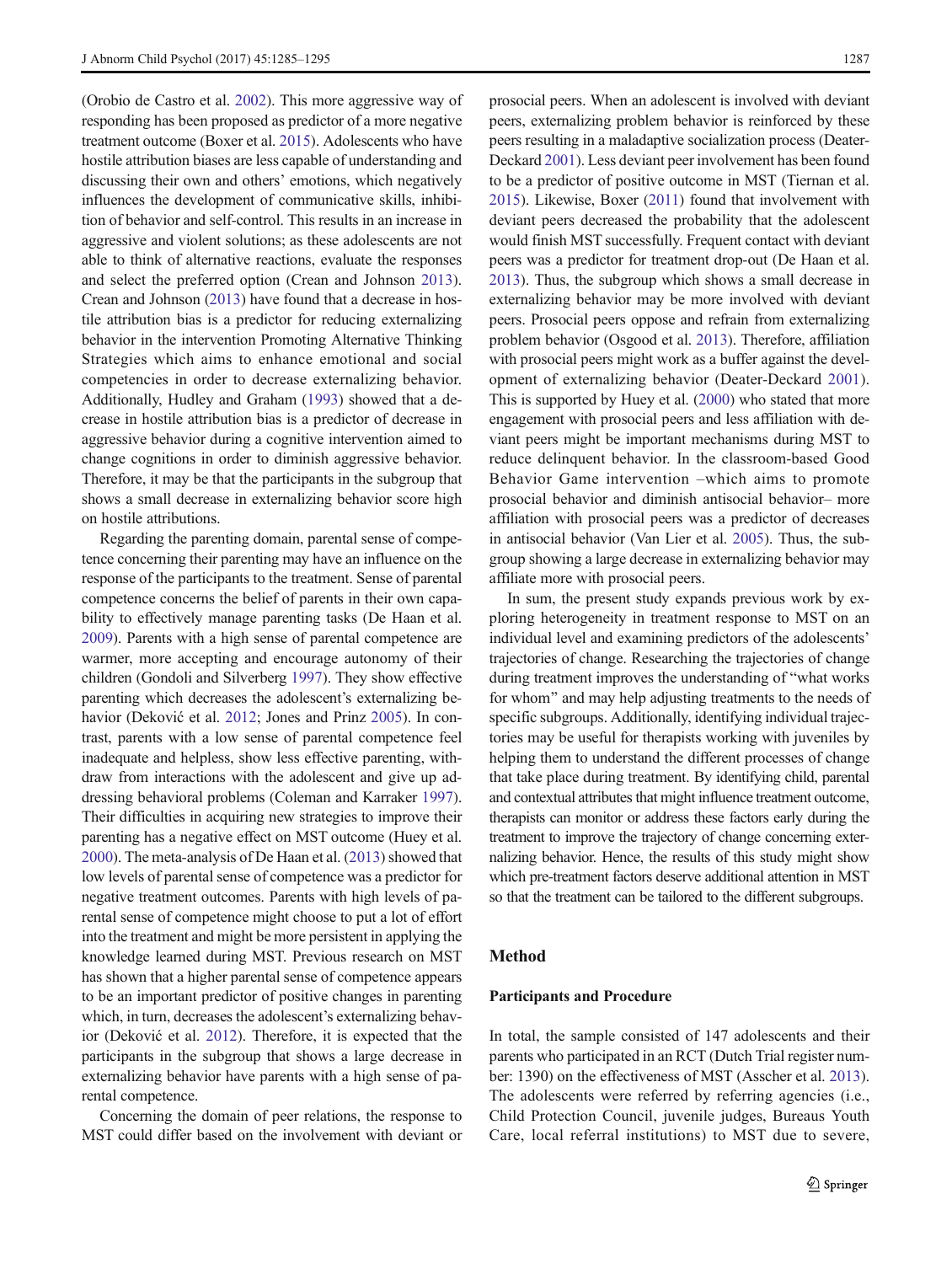persistent and violent antisocial behavior. When MST was considered to be suitable for the family, the referrers informed the juveniles and their families that a study was being conducted to research the effectiveness of youth care. If the families met the inclusion criteria for MST according to the MST supervisors of the participating institutions, research procedures were explained to the juveniles and their families and their informed consent to participate in the study was obtained by researchers. The institutional review board and the Medical Ethic Committee of Utrecht University approved the design of the study.

Data were collected by trained research assistants. The assessment before the start of the treatment took place in the homes of the participants. Additionally, adolescent externalizing behavior was measured monthly during MST through a telephone interview with adolescents and parents separately. These telephone interviews lasted about 15 to 20 min. Each family member received 10 Euros for completing the pretreatment assessment.

Adolescents' ages at the start of MST ranged between 12 and 18 with an average age of 15.91 ( $SD = 1.42$ ). Of the adolescents 104 (71%) were boys. Furthermore, 74 (51%) adolescents had a Dutch ethnicity. Adolescents belonging to an ethnic minority mostly had a Moroccan ethnicity (20%) or a Surinamese ethnicity (16%). All adolescents from an ethnic minority backgrounds spoke fluently Dutch. However, not all parents spoke Dutch. In those cases a translator was present during MST. The questionnaires were translated for this group by research assistants native in Berber or in Turkish.

#### **MST**

MST addresses several ecological systems in which the adolescent is embedded: Family, school, peers and neighborhood. The treatment lasts typically 4 to 6 months and is tailored to the needs of specific clients. MST is provided in the homes of the participants, but sessions can also be given in schools, neighborhood settings or social service agencies. Treatment goals are formulated in consultation with the family. Tasks are assigned to accomplish these goals and progress is monitored regularly in family sessions (Asscher et al. [2013](#page-10-0); Deković et al. [2012\)](#page-10-0).

In this study, MST was terminated on average after 5.72 months  $(SD = 1.90)$ . Six teams with in total 30 therapists of three MST institutions provided MST. Of these therapists, 59% was men, 10% had an ethnic minority background, 68% had a master's degree and 41% followed additional training in cognitive behavioral therapy and/or family system therapy (Deković et al. [2012](#page-10-0)). The therapists had a low caseload with on average 4.65 families per therapist.

Treatment integrity was assessed with the Therapist Adherence Measure (TAM) consisting of 15 items. It measures the adherence of the therapist to the nine principles of MST. Via a telephone interview parents rated the items

monthly on a five-point Likert-type scale  $(I = Not at all to$  $5 = \text{Very much}$ . Therapist adherence as experienced by a family during treatment was indicated by the average score per family. The mean adherence score was satisfactory  $(M = 4.36, SD = 0.51)$  and comparable to adherence scores found in American studies (Asscher et al. [2013](#page-10-0); Deković et al. [2012\)](#page-10-0).

#### **Measurements**

Externalizing Behavior Parents and adolescents were asked monthly during MSTwhether or not the adolescent had shown certain behavior described in each of the items  $(1 = true,$  $2 = false$ ) during the last month. For the parents, this assessment existed of four items of the Externalizing problems scale from the Child Behavior Checklist (Achenbach [1991](#page-10-0)). Adolescents were asked five items from the adolescent version, the Youth Self Report. The items that were selected tap each construct most adequately based on face validity and examination of items' factor loadings in previous studies (Asscher et al. [2013](#page-10-0); Deković et al. [2012\)](#page-10-0). The composite score for externalizing behavior was computed as the mean of both scores. Convergent validity of this shortened version was good with a correlation of 0.55 ( $p < 0.001$ ) between the first monthly measurement and the premeasurement of externalizing behavior (i.e., the total CBCL combined with the total YSR) and  $0.58$  ( $p < 0.001$ ) between the last monthly measurement and the post measurement of externalizing behavior (i.e., the total CBCL combined with the total YSR). The internal consistency (Cronbach's alphas) across five assessments ranged from 0.76 to 0.83.

Hostile Attributions The adolescents' hostile attributions were measured at the start of MST with the Hostility subscale of the Children's Automatic Thought Questionnaire filled in by the adolescent (Schniering and Rapee [2004](#page-11-0)). This subscale consisted of 10 items (e.g., "When someone hurts me, I have the right to hurt that person^) on which they indicated how many times they had that specific thought the past week on a five-point Likert-type scale  $(0 = not at all to 5 = all the time)$ . This scale showed good psychometric properties (Schniering and Rapee [2004](#page-11-0)). Cronbach's alpha was 0.74.

Parental Sense of Competence Parents'sense of competence concerning parenting was assessed using a scale from the Parenting Stress Index (Abidin [1983\)](#page-10-0) which is one of the most often used instruments to assess this concept (Jones and Prinz [2005\)](#page-11-0). Parents filled this questionnaire in at the start of MST. This scale consisted of 15 items (e.g., "Had the feeling that I cannot cope with parenting^ – reversed coded) answered on a six-point Likert scale  $(1 = I$  totally disagree to  $6 = I$  totally agree). It has strong psychometric properties (Abidin [1983;](#page-10-0) Haskett et al. [2006](#page-11-0)). Cronbach's alpha was 0.86.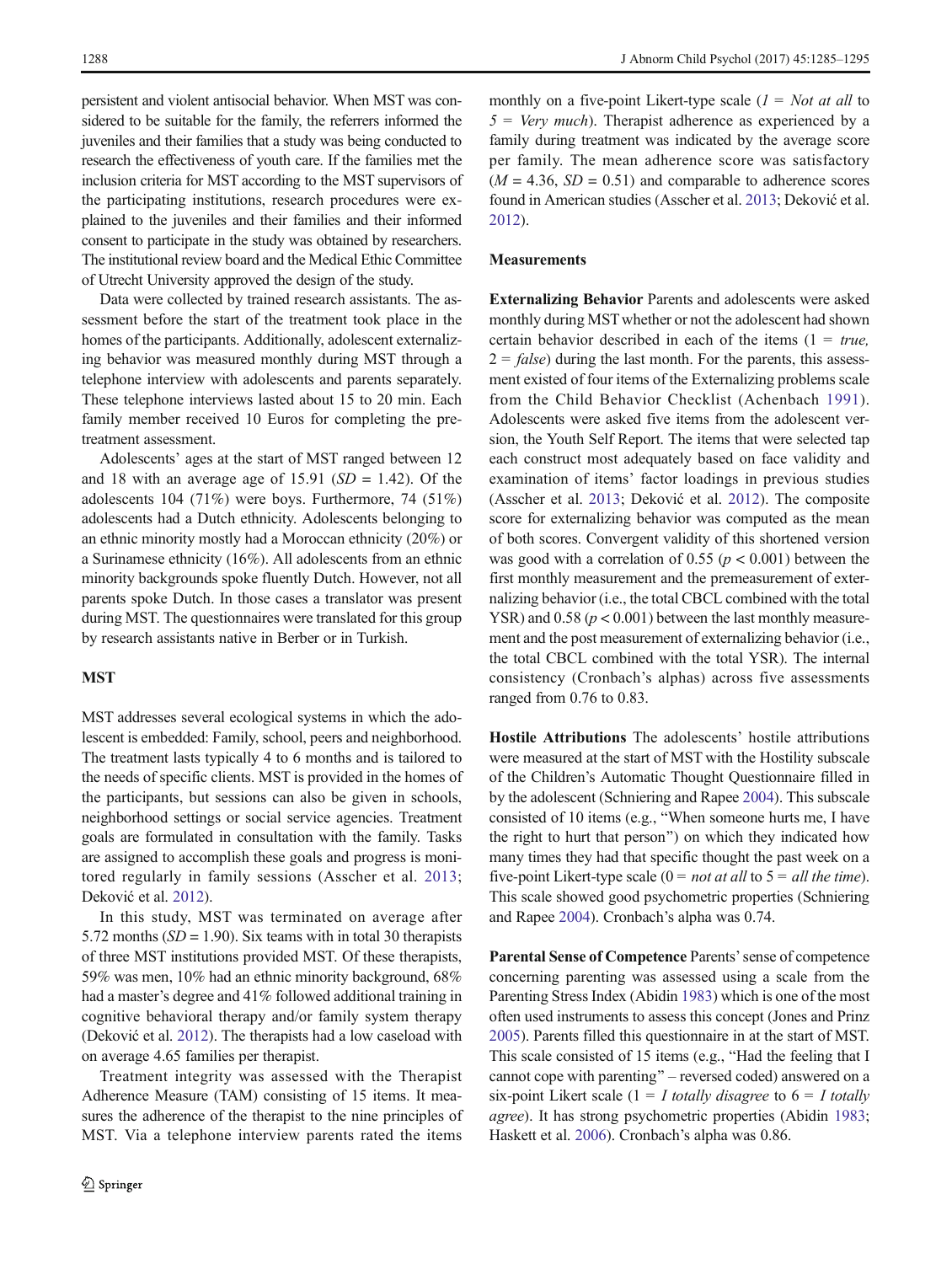Involvement with Deviant Peers The amount of deviance in the adolescent's peer network was assessed with the Trouble subscale (four items) of the Family, Friends, and Self Scale (Simpson and McBride [1992](#page-11-0)) and with the Deviant peers subscale (seven items) of the Basic Peer Questionnaire (Weerman and Smeenk [2005](#page-11-0)) filled in by the adolescent at the start of MST. The Family, Friends, and Self Scale is highly reliable and validated multiple times (Henggeler et al. [1999\)](#page-11-0). The Basic Peer Questionnaire was found to measure peer affiliation equally well as indirect measures asking participant's peers (Weerman and Smeenk [2005](#page-11-0)). All 11 items were answered on a five-point Likert-type scale  $(1 = none)$  to  $5 = al$ most all). The internal consistency was 0.91.

Involvement with Prosocial Peers Adolescent's amount of prosocial behavior in the adolescent's peer network was measured with seven items of the Family, Friends, and Self Scale (Simpson and McBride [1992\)](#page-11-0) filled in by the adolescent at the start of MST. The items were answered on a five-point Likerttype scale (1 = *none* to 5 = *almost all*). The internal consistency was 0.84.

#### Analytic Strategy

Missing data were examined for the whole RCT sample (i.e., including the control group that was not included in this study; Asscher et al. [2013](#page-10-0)). This indicated that participants with missing data on the post measurement did not significantly differ on any assessed variable from those retained. The Little's test for missing completely at random showed that data were missing completely at random,  $\chi^2$  (3097) = 3200.556,  $p = 0.095$ . On the monthly measurements of adolescent and of parent reported externalizing behavior there were no significant differences between participants with and without missing data concerning adolescents' gender, adolescents' ethnicity and pre- and post-measurements of adolescents' and parental reported externalizing behavior except for two monthly measurements. On the third monthly measurement the group with missing parental reported data scored higher on selfreports and parental reports of externalizing behavior at premeasurement, than the group without missing parental data. These differences were small,  $F$  self-reported  $(1,$ 145) = 7.84,  $p = 0.006$ ,  $\eta^2$ <sub>partial</sub> = 0.051, *F* parental reported  $(1, 145) = 8.59, p = 0.004, \eta^2$ <sub>partial</sub> = 0.056. On the fourth monthly measurement the group with missing self-reported data contained more Moroccan and Surinamese adolescents than the group without missing data. This difference was small,  $\chi^2$  (7) = 19.99, p = 0.006,  $\varphi$  = 0.018. The Little's test for missing completely at random indicated that data on the monthly measurements were missing completely at random,  $\chi^2$  (254) = 270.42, p = 0.229. Therefore, missing data were handled with multiple imputations carried out by the expected maximization algorithm conducted in LISREL 8.8 (Deković et al. [2012](#page-10-0); Graham [2009\)](#page-10-0).

In order to determine whether non-independence of the families treated by the same therapist might be a concern, we calculated the design effect, following Muthén [\(2000\)](#page-11-0), as  $d = 1 + \rho (c - 1)$ , where  $\rho$  is the average ICC (0.03) and c is the common cluster size (i.e., the average number of families per therapist, 4.65). The design effect was 1.11. This is considered small enough to ignore since a design effect smaller than 2.0 is considered acceptable (Muthén and Satorra [1995](#page-11-0)). Thus, nonindependence of data was no concern and no multilevel analyses were necessary.

To explore heterogeneous trajectories concerning participants' responses to MST, a Latent Growth Mixture Model (LGMM) was conducted using Mplus version 7.2. The participants are probabilistically assigned to subpopulations of latent classes based on the data of the growth model. LGMM allows variances and co-variances in intercepts and slopes between latent classes as well as within latent classes. These variances were modeled as it is reasonable to assume that not all individuals within one latent class have exactly the same intercept and slope. So, participants within a latent class could deviate from the estimated mean growth trajectory of that specific latent class (Jung and Wickrama [2008](#page-11-0)).

First, the change in externalizing behavior was established using Latent Growth Curve (LGC) modeling. Then, Latent Class Growth Analyses (LCGA) were conducted with increasing numbers of classes for orientation on the data. LCGA is a more restricted model of LGMM, as no variance within latent classes is allowed, only between classes. This makes the model less complex. Therefore, it is helpful for the analyses to begin with LCGA and proceed with LGMM (Jung and Wickrama  $2008$ ).<sup>1</sup> Next, LGMM models were tested with an ascending number of classes. The maximum likelihood estimation with robust standard errors (MLR) was used to correct for non-normality in the variables. Iterations and random starts were increased to make sure that the found solution was not caused by a local maximum. The final model was chosen based on a low Baysian Information Criteria (BIC), a high entropy, a significant improvement in model fit based on the Bootstrapped Likelihood Ratio Test (BLRT), theoretical justification and the usefulness and interpretability of the trajectories (Connell and Frye [2006](#page-10-0); Nagin and Odgers [2010\)](#page-11-0).

To analyze which factors were predictors of the latent classes found, the four predictors were added to the selected model using the three-step approach. In the first step the LGMM model is estimated without taking the predictors into consideration. Second, a new variable is created representing the probability of belonging to each of the classes for each participant. Hence, this variable also takes the misclassification into

<sup>&</sup>lt;sup>1</sup> The results of the LCGA are available on request from the first author.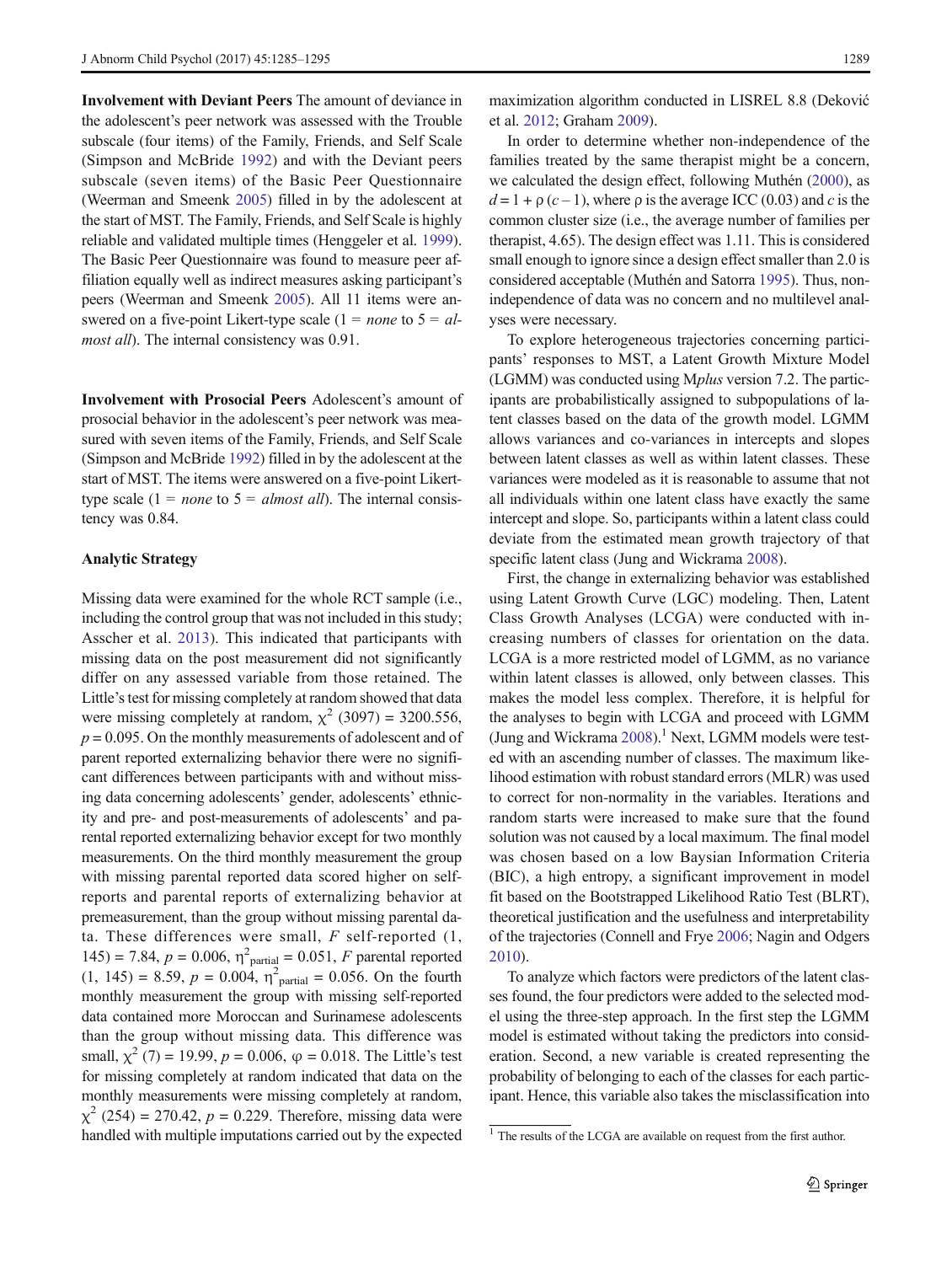account. Third, this new variable is regressed on the predictor variables. With this method the predictors have no influence on the determination of the latent classes and are only used to predict class membership of participants. The three-step approach works well if the entropy of the model has a value above 0.6 (Asparouhov and Muthén [2014](#page-10-0)).

#### Results

#### Change in Externalizing Behavior

To examine how externalizing behavior changed during treatment, LCG analyses were conducted. The linear growth model showed a good fit, BIC =  $-1007.57$ , CFI = 0.984, RMSEA  $= 0.076$ . In this model, externalizing behavior showed a linear decrease during MST, confirming that adolescents as a group improve during MST.

#### Determination of the Number of Latent Classes

To explore how many different trajectories of response to MST could be identified, LGMM models were conducted. For the LGMM models with three classes or more the variance of the slope was fixed in all classes due to the negative definite of the slope in the covariance matrices. Fixing of the slope is not unusual as LGMM is a complex model (e.g., Galatzer-Levy et al. [2013](#page-10-0)). The model fit statistics of the models are shown in Table 1. The BIC value did not change much when classes were added, but the entropy improved and the BLRT was significant. In the seven-classes solution the moderate-decreasers class was split into two almost parallel classes that were substantively non-distinct. Therefore, this model was not chosen even though the

**Table 1** The fit information for the seven models  $(N = 147)$ 

|                 | <b>LGMM</b> |                     |             |        |             |  |  |  |
|-----------------|-------------|---------------------|-------------|--------|-------------|--|--|--|
|                 | AIC         | <b>Adjusted BIC</b> | ВIС         | Entrop | <b>BLRT</b> |  |  |  |
| M1              | $-1037.474$ | $-1039.216$         | $-1007.570$ |        |             |  |  |  |
| M <sub>2</sub>  | $-1058.838$ | $-1061.101$         | $-1019.962$ | 0.921  | < 0.001     |  |  |  |
| $M3^a$          | $-1065.110$ | $-1067.547$         | $-1023.244$ | 0.734  | < 0.001     |  |  |  |
| M4 <sup>a</sup> | $-1069.341$ | $-1072.301$         | $-1018.504$ | 0.747  | 0.040       |  |  |  |
| $M5^a$          | $-1078.516$ | $-1081.998$         | $-1018.708$ | 0.839  | < 0.001     |  |  |  |
| M6 <sup>a</sup> | $-1086.633$ | $-1090.638$         | $-1017.853$ | 0.860  | < 0.001     |  |  |  |
| M7 <sup>a</sup> | $-1096.785$ | $-1101.311$         | $-1019.033$ | 0.917  | $0.013*$    |  |  |  |

LGMM Latent growth mixture model, M model, AIC Akaike information criterion, BIC Bayesian information criterion, BLRT Bootstrap likelihood ratio test

<sup>a</sup> The variance of the slope was fixed for all classes in the model

\*Two out of 80 bootstrap draws did not converge

BLRT indicated that the seven-classes solution fitted the data significantly better than the six-classes solution. In the six-classes solution a new class appeared which increased in externalizing behavior. This class is theoretically interesting. The two-classes solution seemed to fit the data equally well as the six-classes solution based on the BIC and entropy. However, the second class contained only seven participants with relatively differing trajectories of change concerning their externalizing problem behavior. Hence, the group was not theoretical justifiable, nor interpretable, and the BLRT showed that more classes fitted the data significantly better. So, based on a high entropy, a significant BLRT and the theoretical usefulness of the increasing class, the LGMM model with six classes was chosen as final model.

The largest class, high-decreasers (37.4%), demonstrated an initial high score on externalizing behavior which decreased during the treatment. The second largest class, highresistant (28.6%), was characterized by an initial high score on externalizing behavior which remained stable during MST. The third class, moderate-decreasers (16.3%), scored initially moderately on externalizing behavior which decreased during the treatment. The fourth class, high-strong decreasers (8.2%), showed an initial high score on externalizing behavior which decreased strongly during the treatment. The fifth class, moderate-increasers (6.1%), was characterized by an initial moderate score on externalizing behavior which increased in this behavior during the treatment. The smallest class, lowdecreasers (3.4%), demonstrated an initial relatively low score on externalizing behavior which decreased during the treatment. The means and slopes of the six classes are presented in Table [2](#page-7-0) and the observed and estimated trajectories are graphically displayed in Fig. [1.](#page-7-0) Overall, two of the six trajectories of change showed a poor treatment response, as one class did not change in externalizing problem behavior and the other class even increased. The other four trajectories displayed a positive effect of MST, since they all decreased in their externalizing behavior.

#### Predictors of the Latent Classes

The descriptives of the six latent classes are presented in Table [2](#page-7-0). No significant differences were found between the latent classes on demographic variables,  $F$  age (5, 141) = 0.39,  $p = 0.853$ ,  $\eta_{\text{partial}}^2 = 0.01$ ,  $\chi^2$ gender (5) = 2.52,  $p = 0.774$ ,  $\varphi = 0.13$ ,  $\chi^2$ ethnicity (30) = 35.26,  $p = 0.233$ ,  $\varphi = 0.50$ .

To analyze which predictors differentiated between the latent classes, a multinomial logistic regression analysis was conducted (Table [3](#page-8-0)). The parents of the high-strong decreasers, the moderate-decreasers and the moderate-increasers scored significantly higher on sense of competence than the parents of the high-resistant class. The parents of the high-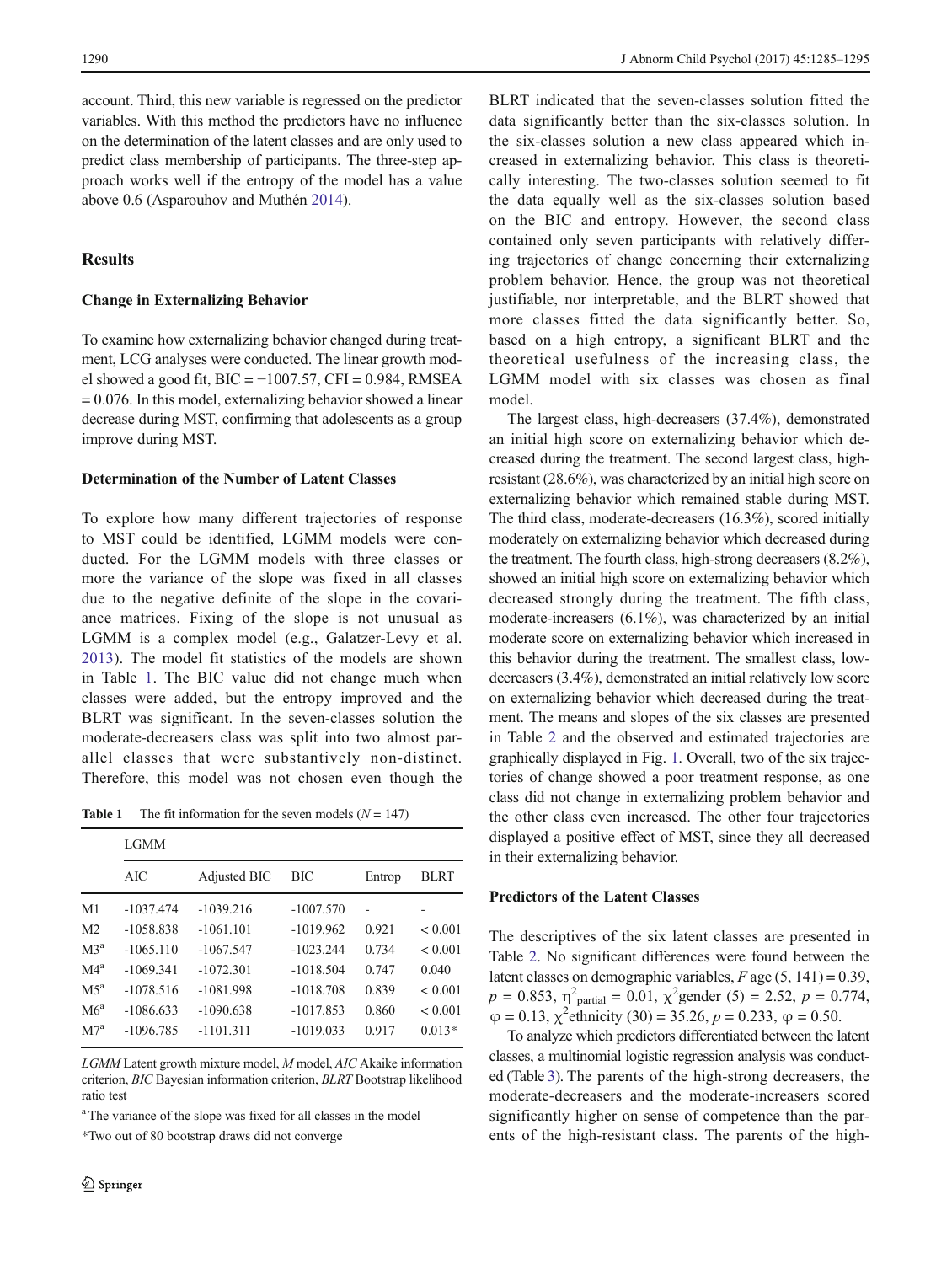### <span id="page-7-0"></span>**Table 2** Descriptives, demographics and predictors  $(N = 147)$  of the six latent classes

|                      | High-decreasers<br>$(n = 55)$ | High-resistant<br>$(n = 42)$ | Moderate-decreasers<br>$(n = 24)$ | High-strong decreasers<br>$(n = 12)$ | Moderate-increasers<br>$(n = 9)$ | Low-decreasers<br>$(n = 5)$ |
|----------------------|-------------------------------|------------------------------|-----------------------------------|--------------------------------------|----------------------------------|-----------------------------|
| Intercept (SE)       | $1.920(0.015)$ ***            | $1.951(0.014)$ ***           | $1.702(0.024)$ ***                | $1.943(0.035)$ ***                   | $1.721(0.047)$ ***               | $1.431(0.062)$ ***          |
| Slope (SE)           | $-0.031(0.003)$ ***           | 0.001(0.003)                 | $-0.025(0.006)$ ***               | $-0.079(0.006)$ ***                  | $0.037(0.011)$ **                | $-0.026(0.011)*$            |
| Age                  | 15.87 (1.38)                  | 15.81(1.52)                  | 16.26(1.30)                       | 15.87(1.17)                          | 15.82 (1.97)                     | 15.62(1.29)                 |
| Percent male         | 67.3%                         | 73.8%                        | 66.7%                             | 75.0%                                | 88.9%                            | $60.0\%$                    |
| Percent Dutch        | $45.3\%$                      | 46.3%                        | 62.5%                             | 66.7%                                | 55.6%                            | 60.0%                       |
| Hostile attributions | 4.09(0.73)                    | 4.16(0.69)                   | 4.12(0.71)                        | 3.95(0.47)                           | 4.03(0.66)                       | 3.94(0.84)                  |
| Sense of competence  | 1.87(0.85)                    | 1.62(0.86)                   | 2.32(0.73)                        | 2.57(0.85)                           | 2.39(0.61)                       | 2.39(0.87)                  |
| Deviant peers        | 4.27(0.68)                    | 4.33(0.63)                   | 4.00(0.69)                        | 3.97(1.05)                           | 3.75(1.34)                       | 3.97(0.50)                  |
| Prosocial peers      | 2.81(0.90)                    | 2.62(0.57)                   | 3.18(0.86)                        | 3.05(0.85)                           | 3.11(1.18)                       | 3.03(0.99)                  |

\*p < 0.05 \*\*p < 0.01. \*\*\*p < 0.001

strong decreasers reported significantly more sense of competence than parents of the high- decreasers. The moderate-decreasers had parents with significantly higher sense of parenting competence than parents of the highdecreasers. Furthermore, the moderate-decreasers had significantly more involvement with prosocial peers than the high-resistant class. There were no significant differences concerning involvement with prosocial peers among the other classes. Moreover, there were no

significant differences between the classes regarding hostile attributions and involvement with deviant peers.

## Discussion

The current study expanded previous research by examining whether subgroups of participants who respond differently to MST could be identified. The results showed that there were

Fig. 1 Observed and estimated trajectories of the six latent classes in the final LGMM model in which dotted lines represent the observed trajectories and solid lines the estimated trajectories

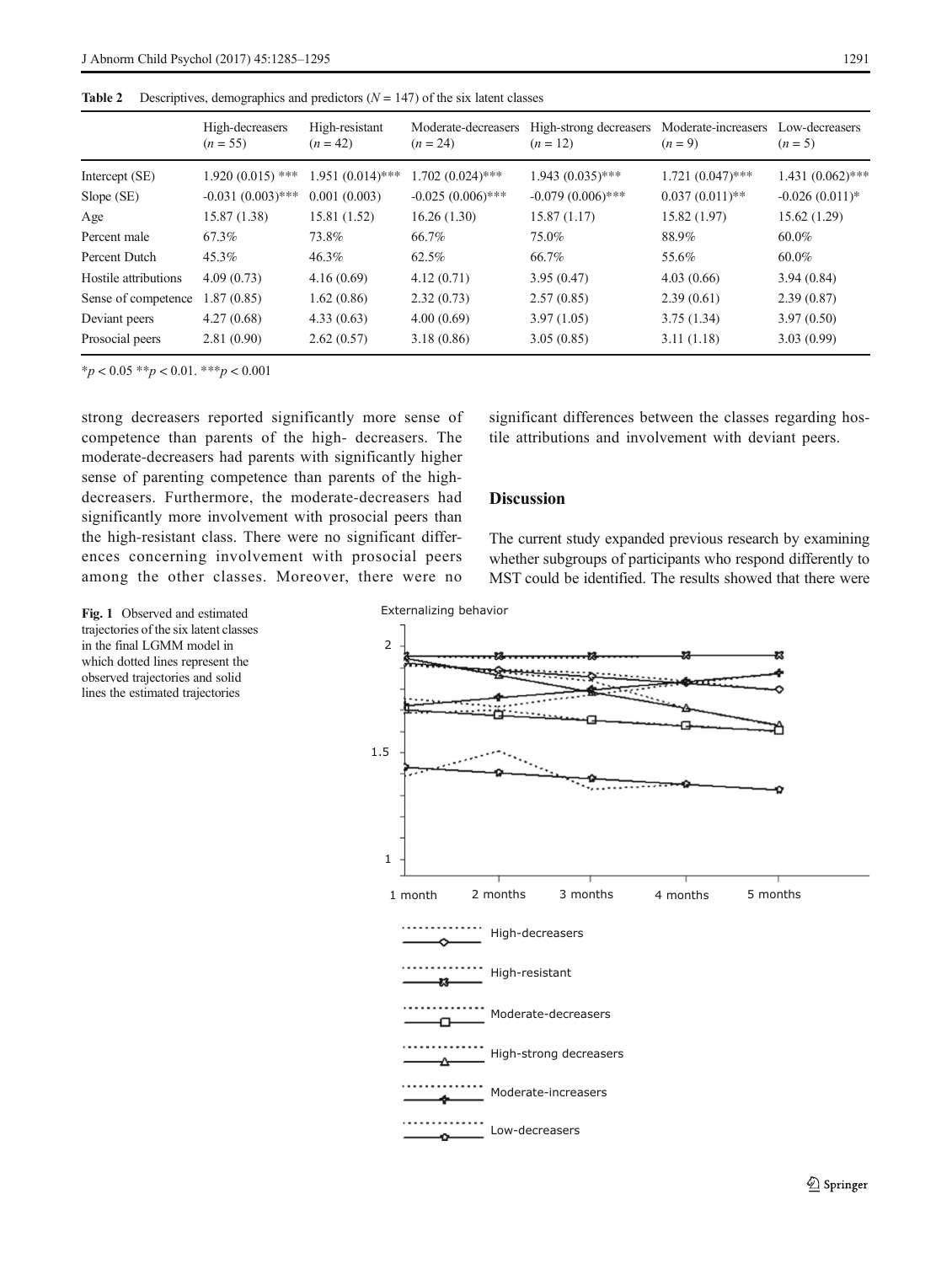#### <span id="page-8-0"></span>**Table 3** Results multinomial logistic regression analysis  $(N = 147)$  for the six latent classes

|                            | Hostile attributions |               | Sense of competence |               |           | Deviant peers |           | Prosocial peers |  |
|----------------------------|----------------------|---------------|---------------------|---------------|-----------|---------------|-----------|-----------------|--|
|                            | <b>OR</b>            | B(SE)         | <b>OR</b>           | B(SE)         | <b>OR</b> | B(SE)         | <b>OR</b> | B(SE)           |  |
| High-decreasers vs.        |                      |               |                     |               |           |               |           |                 |  |
| High-resistant             | 1.07                 | 0.06(0.39)    | 0.72                | $-0.33(0.31)$ | 1.00      | 0.00(0.41)    | 0.71      | $-0.34(0.29)$   |  |
| Moderate-decreasers        | 1.30                 | 0.26(0.47)    | $2.16*$             | 0.77(0.37)    | 0.63      | $-0.46(0.47)$ | 1.78      | 0.58(0.37)      |  |
| High-strong decreasers     | 0.92                 | $-0.08(0.40)$ | $3.20*$             | 1.16(0.49)    | 0.64      | $-0.45(0.52)$ | 1.49      | 0.40(0.51)      |  |
| Moderate-increasers        | 1.00                 | $-0.01(0.72)$ | 2.58                | 0.95(0.52)    | 0.37      | $-0.98(0.74)$ | 2.69      | 0.99(1.46)      |  |
| Low-decreasers             | 0.92                 | $-0.08(0.70)$ | 2.23                | 0.80(0.70)    | 0.61      | $-0.50(0.64)$ | 1.36      | 0.31(0.80)      |  |
| High-resistant vs          |                      |               |                     |               |           |               |           |                 |  |
| Moderate-decreasers        | 1.22                 | 0.20(0.43)    | 2.98**              | 1.09(0.37)    | 0.63      | $-0.46(0.42)$ | $2.50**$  | 0.92(0.35)      |  |
| High-strong decreasers     | 0.87                 | $-0.15(0.39)$ | $4.42**$            | 1.49(0.49)    | 0.64      | $-0.45(0.48)$ | 2.09      | 0.74(0.50)      |  |
| Moderate-increasers        | 0.94                 | $-0.07(0.69)$ | $3.56*$             | 1.27(0.50)    | 0.37      | $-0.98(0.71)$ | 3.78      | 1.33(1.50)      |  |
| Low-decreasers             | 0.87                 | $-0.14(0.70)$ | 3.08                | 1.13(0.71)    | 0.61      | $-0.50(0.64)$ | 1.91      | 0.65(0.81)      |  |
| Moderate-decreasers vs.    |                      |               |                     |               |           |               |           |                 |  |
| High-strong decreasers     | 0.71                 | $-0.34(0.44)$ | 1.48                | 0.40(0.51)    | 1.01      | 0.01(0.46)    | 0.84      | $-0.18(0.53)$   |  |
| Moderate-increasers        | 0.77                 | $-0.27(0.71)$ | 1.20                | 0.18(0.46)    | 0.59      | $-0.52(0.54)$ | 1.51      | 0.41(1.39)      |  |
| Low-decreasers             | 0.71                 | $-0.34(0.71)$ | 1.03                | 0.03(0.71)    | 0.96      | $-0.04(0.53)$ | 0.76      | $-0.27(0.82)$   |  |
| High-strong decreasers vs. |                      |               |                     |               |           |               |           |                 |  |
| Moderate-increasers        | 1.08                 | 0.08(0.65)    | 0.81                | $-0.22(0.61)$ | 0.59      | $-0.53(0.68)$ | 1.81      | 0.59(1.42)      |  |
| Low-decreasers             | 1.00                 | 0.00(0.67)    | 0.70                | $-0.36(0.78)$ | 0.96      | $-0.05(0.62)$ | 0.91      | $-0.09(0.87)$   |  |
| Moderate-increasers vs     |                      |               |                     |               |           |               |           |                 |  |
| Low-decreasers             | 0.93                 | $-0.08(0.86)$ | 0.87                | $-0.15(0.77)$ | 1.62      | 0.49(0.71)    | 0.51      | $-0.68(1.58)$   |  |

OR Odds Ratio

 $*_{p}$  < 0.05. \*\*p < 0.01

six subgroups. Although findings, at the group level, showed that MST is generally effective in decreasing externalizing problems, two of the six subgroups showed a poor treatment response. One, relatively large, subgroup maintained high levels of externalizing behavior throughout the treatment, and thus appeared to be resistant to MST (high-resistant), whereas the other, small, subgroup even showed an increase in externalizing behavior during MST (the moderate-increasers). The finding that a substantive percentage of the adolescents did not evidently decrease in problems corresponds with the results found by Halliday-Boykins et al. [\(2004\)](#page-10-0). Two thirds of the adolescents did show a positive treatment response. The improvement did not seem to depend on the initial level of problems. One subgroup had high levels of externalizing behavior at the beginning and this behavior decreased strongly during MST (the high-strong decreasers). Three other subgroups showed a gradual decrease in externalizing behavior during treatment one of which initially showed high levels of externalizing behavior (the high-decreasers), another moderate levels of this behavior (the moderate-decreasers) and the third low levels (the low-decreasers).

Next, it was explored whether individual (hostile attributions) and contextual (parental sense of parenting competence, and involvement with deviant and prosocial peers) pre- treatment factors could predict the trajectories of change in externalizing problem behavior during the treatment. Hostile attributions in the beginning of MST did not predict the subgroups. A possible explanation for this nonsignificant finding might be that hostile attributions are particularly relevant for only a specific type of externalizing behavior. Hostile attribution bias correlates with reactive aggression, but not with proactive aggression. Proactive aggression is related to delinquency, whereas reactive aggression is associated with impulsivity and anger in response to threat (Bailey and Ostrov [2008;](#page-10-0) Walters [2007\)](#page-11-0). Even though both types of aggression can be found among individuals with externalizing problem behavior, it is possible that proactive aggression was more prevalent than reactive aggression in this sample making hostile attribution bias less relevant.

In contrast to other studies that found effects of deviant peer involvement on the outcome of MST, the present study showed no differences between the subgroups regarding involvement with deviant peers. The main difference between the present study and those studies reporting significant effects was the assessment of deviant peer involvement. In the present study this involvement was self-reported by the adolescent with 11 items. Huey et al. [\(2000](#page-11-0)) assessed this predictor with three items reported by parents. Boxer [\(2011\)](#page-10-0) measured this using referral description which probably represents the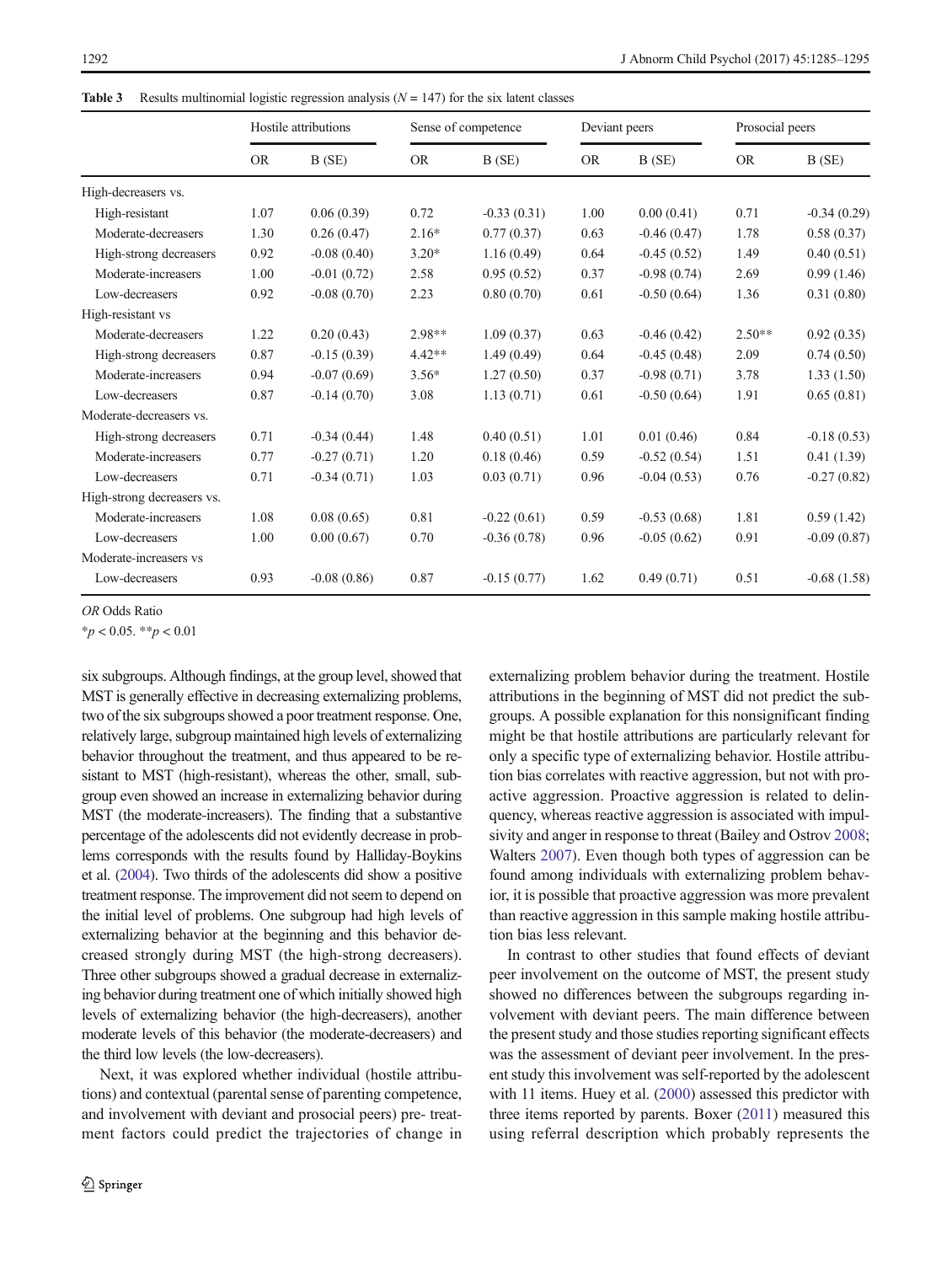perception of the parents or the therapist. It might be that parents and therapists do not have a correct view of the adolescent's friends. Hence, reports from these informants might be distorted especially when measured with only a few items. Tiernan et al. [\(2015\)](#page-11-0) assessed deviant peer involvement in the last 30 days when the adolescent was on average 9.8 weeks in treatment. Consequently, deviant peer affiliation was measured concerning a period in which the adolescent already received MST. In our study, on the other hand, deviant peer involvement was assessed at the start of MST, so that the treatment had not yet influenced the adolescent. In sum, it might be that no effect of deviant peer affiliation was found due to the type and timing of measurement of deviant peer involvement that was used.

Involvement with prosocial peers appeared to work as a protective factor for some subgroups, as having many prosocial friends increased the chance of belonging to the moderatedecreasers instead of belonging to the high-resistant subgroup. This protective function of prosocial peers was also found in the study of Deater-Deckard ([2001](#page-10-0)). The positive effect of prosocial peers is thus not a mirror effect of involvement with deviant peers, as no differences between the groups were found concerning deviant peers. It might be that the social competence of the adolescents with moderate levels of externalizing problem behavior is better developed than that of adolescents showing high levels of externalizing behavior, since higher levels of social competence is associated with lower levels of externalizing behavior. Adolescents with adequate social competence are more capable of building relationships with prosocial peers (Stepp et al. [2011\)](#page-11-0). Hence, it is easier for prosocial peers to affiliate with these moderately deviant peers than with highly deviant peers. The affiliation with prosocial peers might lead to a stronger decrease in externalizing problem behavior. This finding, however, should be interpreted with caution, as the significant effect of prosocial peer involvement was not systematically found between subgroups.

Concerning parental sense of competence, the results were less clear-cut. In general, it seems that parental sense of competence serves as a protective factor. The parents of the highresistant group showed the lowest level of parenting competence at the beginning of MST, and the higher the sense of parental competence, the more beneficial the trajectory of the adolescent was regarding their level of externalizing behavior. The results build on the findings of Deković et al. [\(2012\)](#page-10-0) who found that MST increased parental sense of competence leading to positive changes in parenting which ultimately led to a decrease in adolescents' externalizing problem behaviors. Hence, it appears that parental sense of competence can predict the adolescent's response to MST as well as mediate the treatment effect. A high level of parental sense of competence therefore might lead to more involvement in treatment which has been related to better behavioral outcomes than when parents are not involved (e.g., Pereira et al. [2016\)](#page-11-0).

The moderate increasers are an exception to this, since their parents showed relatively high levels of parental sense of competence even though it is a disadvantageous trajectory. Interestingly, Halliday-Boykins et al. ([2004](#page-10-0)) reported a similar finding: Higher levels of caregiver empowerment increased the likelihood that the adolescent would belong to an unimproved group. It is possible that, in this group, parents overestimate their sense of competence and/or attribute their adolescents' problems solely to the adolescents themselves, rather then, at least partly, to their own parental role. Those parents may be less open to recommendation of the therapist and less willing to get involved in treatment. Although clearly the role of parental sense of competence in predicting treatment response warrens further study, the present finding suggests that therapists should pay special attention to this at the beginning of the therapy and try to explore how parents feel about their own competence as parents.

When assessing the significance of these results, it is important to consider the strengths and weaknesses of the current study. A strength is that the study was conducted in a naturalistic setting. Additionally, there were monthly measures of the adolescents' externalizing behaviors during MST which allowed the modeling of treatment response as therapy progresses. Furthermore, the externalizing behavior was assessed by multiple informants. A limitation of the present study was the sample size. Even though the sample size was relatively large for a treatment study (Weisz et al. [2005\)](#page-11-0), it was still quite small for the complex LGMM models. Additionally, a limited number of predictors could be analyzed. Although the selected predictors seem most relevant for MST trajectories of change, there may be more predictors worth considering. Another consequence of the small sample size was that two subgroups were relatively small. This made the statistical comparison between the subgroups more difficult, as a difference must be very large in order to gain statistical significance. Given the overall effectiveness of MST (e.g., Henggeler [2011\)](#page-11-0), it is to be expected that the group showing an increase, rather than a decrease in externalizing behavior (i.e., moderate-increasers) is relatively small. This is, however, a theoretically very interesting group that deserves attention in future research. Nevertheless, small subgroups are not rare in LGMM and the two subgroups contained more than 2% of the total sample which is considered to be acceptable (Galatzer-Levy et al. [2013\)](#page-10-0). Finally, it should be noticed that in the present study we focused on pre-treatment factors, because of their clinical relevance, since factors that predict non-improvement or even deteriorations during treatment deserve special attention at the beginning of the treatment. Those factors, however, are also explicit targets of MST. It is possible that the changes in those factors from pre- to posttreatment are even better predictors of the treatment outcome than the initial levels at the treatment outset.

Notwithstanding these limitations, this study shows that not all adolescents respond the same way to treatment which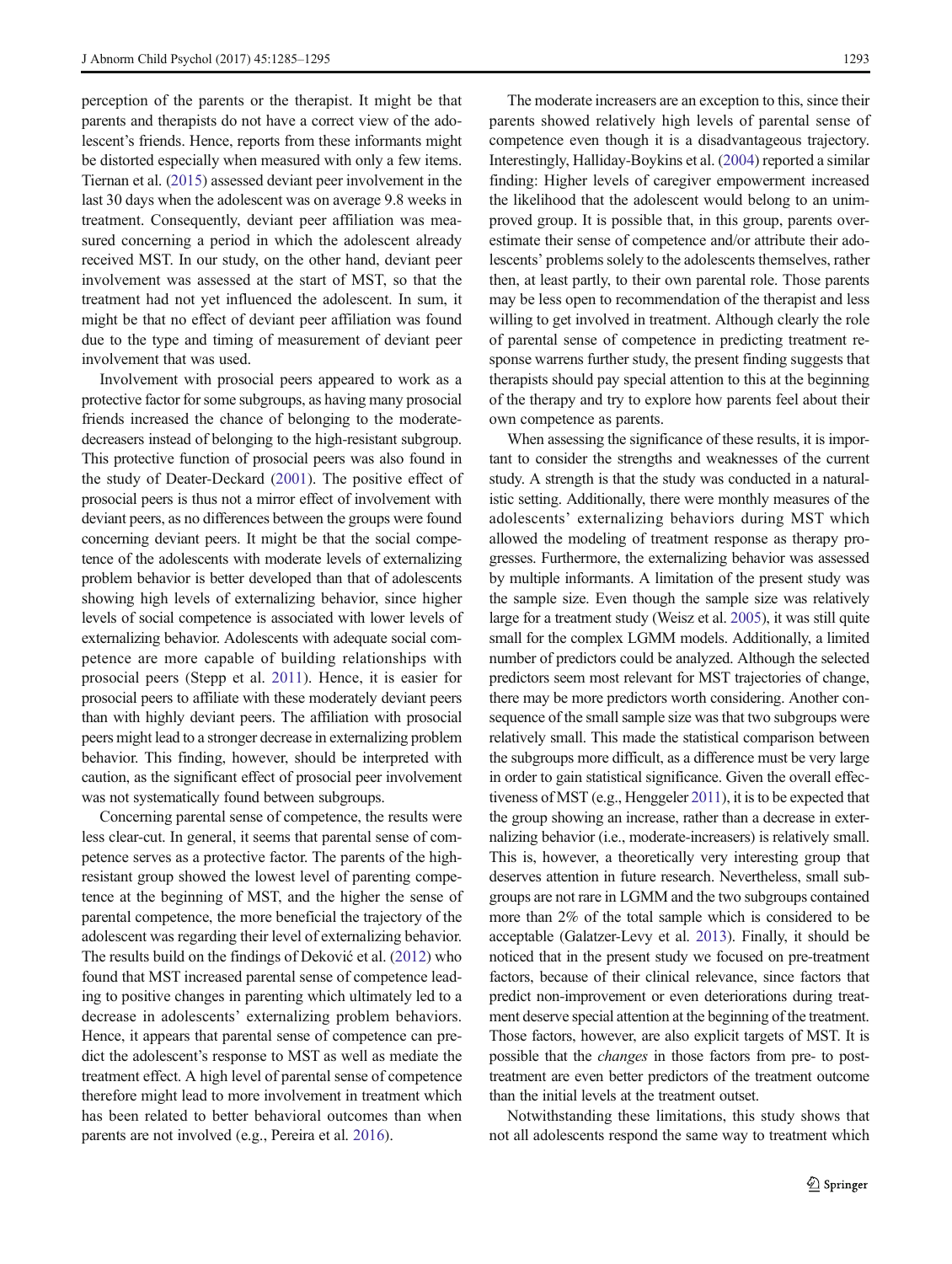<span id="page-10-0"></span>seems to be predicted by their parents' sense of competence and, partly, by involvement with prosocial peers. This underpins the importance of taking the social ecological environment into account which is the basis of MST. The present study is the first step in analyzing heterogeneity in response to MST and examining the differences between these subgroups. By examining pre-treatment factors that predict differences in response to treatment, adolescents at risk of nonimprovement or even deterioration in behavior can be identified. Due to the changeable characteristics of the examined predictors, therapists might address and attempt to change the factors relevant for that specific individual early in treatment. Additional attention to key factors of the treatment can be given from the beginning so that the trajectories of change concerning externalizing behavior might improve and thus increase the effectiveness of MST for that individual. Therefore, at the beginning of MST extra attention should be paid to the protective factors when the adolescent is at risk of following a disadvantageous trajectory of change.

#### Compliance with Ethical Standards

Funding This research was supported by grants from the Netherlands Organization for Scientific Research (NWO grant 473–04-408) and the Netherlands Organization for Health Research and Development (ZonMw Grant no. 80–81700–93-00).

Conflict of Interest The authors declare that they have no conflict of interest.

Ethical Approval All procedures performed in studies involving human participants were in accordance with the ethical standards of the institutional and/or national research committee and with the 1964 Helsinki declaration and its later amendments or comparable ethical standards.

Informed Consent Informed consent was obtained from all individual participants included in the study.

Open Access This article is distributed under the terms of the Creative Commons Attribution 4.0 International License (http:// creativecommons.org/licenses/by/4.0/), which permits unrestricted use, distribution, and reproduction in any medium, provided you give appropriate credit to the original author(s) and the source, provide a link to the Creative Commons license, and indicate if changes were made.

#### References

- Achenbach, T. M. (1991). Integrative guide for the 1991 CBCL/4-18, YSR, and TRF profiles. Burlington: University of Vermont, Department of Psychiatry.
- Asparouhov, T., & Muthén, B. (2014). Auxiliary variables in mixture modeling: three-step approaches using Mplus. Structural Equation Modeling: A Multidisciplinary Journal, 21, 329–341.
- Asscher, J. J., Deković, M., Manders, W. A., Van der Laan, P. H., & Prins, P. J. M. (2013). A randomized controlled trial of the effectiveness of Multisystemic therapy in the Netherlands: post-treatment changes and moderator effects. Journal of Experimental Criminology, 9, 196–187.
- Bailey, C. A., & Ostrov, J. M. (2008). Differentiating forms and functions of aggression in emerging adults: associations with hostile attribution biases and normative beliefs. Journal of Youth and Adolescence, 37, 713–722.
- Boxer, P. (2011). Negative peer involvement in Multisystemic therapy for the treatment of youth problem behavior: exploring outcome and process variables in 'real-world' practice. Journal of Clinical Child and Adolescent Psychology, 40, 848–854.
- Boxer, P., Kubik, J., Ostermann, M., & Veysey, B. (2015). Gang involvement moderates the effectiveness of evidence-based intervention for justice involved youth. Children and Youth Services Review, 52, 26–33.
- Bronfenbrenner, U. (1979). The ecology of human development. Cambridge: Harvard University Press.
- Coleman, P. K., & Karraker, K. H. (1997). Self-efficacy and parenting quality: findings and future applications. Developmental Review, 18, 47–85.
- Connell, A. M., & Frye, A. A. (2006). Growth mixture modelling in developmental psychology: overview and demonstration of heterogeneity in developmental trajectories of adolescent antisocial behaviour. Infant and Child Development, 15, 609–621.
- Crean, H. F., & Johnson, D. B. (2013). Promoting alternative thinking strategies (PATHS) and elementary school aged children's aggression: results from a cluster randomized trial. American Journal of Community Psychology, 52, 56–72.
- Curtis, N. M., Ronan, K. R., Heiblum, N., & Crellin, K. (2009). Dissemination and effectiveness of Multisystemic treatment in New Zealand: a benchmarking study. Journal of Family Psychology, 23, 119–129.
- De Haan, A. D., Prinzie, P., & Deković, M. (2009). Mothers' and fathers' personality and parenting: the mediating role of sense of competence. Developmental Psychology, 45, 1695–1707.
- De Haan, A. M., Boon, A. E., De Jong, J. T. V. M., Hoeve, M., & Vermeiren, R. R. J. M. (2013). A meta-analytic review on treatment dropout in child and adolescent outpatient mental health care. Clinical Psychology Review, 33, 698–711.
- Deater-Deckard, K. (2001). Annotation: recent research examining the role of peer relationships in the development of psychopathology. Journal of Child Psychology and Psychiatry, 42, 565–579.
- Deković, M., Asscher, J. J., Manders, W. A., Prins, P. J. M., & Van der Laan, P. (2012). Within-intervention change: mediators of intervention effects during Multisystemic therapy. Journal of Consulting and Clinical Psychology, 80, 574–587.
- Fowler, P. J., Henry, D. B., Schoeny, M., Gorman-Smith, D., & Tolan, P. H. (2014). Effects of the SAFE children preventive intervention on developmental trajectories of attention-deficit/hyperactivity disorder symptoms. Development and Psychopathology, 26, 1161–1179.
- Galatzer-Levy, I. R., Brown, A. D., Henn-Haase, C., Metzler, T. J., Neylan, T. C., & Marmar, C. R. (2013). Positive and negative emotion prospectively predict trajectories of resilience and distress among high-exposure police officers. Emotion, 15, 545–553.
- Gondoli, D. M., & Silverberg, S. B. (1997). Maternal emotional distress and diminished responsiveness: the mediating role of parenting efficacy and parental perspective taking. Developmental Psychology, 33, 861–868.
- Graham, J. W. (2009). Missing data analysis: making it work in the real world. Annual Reviews, 60, 549–576.
- Halliday-Boykins, C. A., Henggeler, S. W., Rowland, M. D., & DeLucia, C. (2004). Heterogeneity in youth symptom trajectories following psychiatric crisis: predictors and placement outcomes. Journal of Consulting and Clinical Psychology, 72, 993–1003.